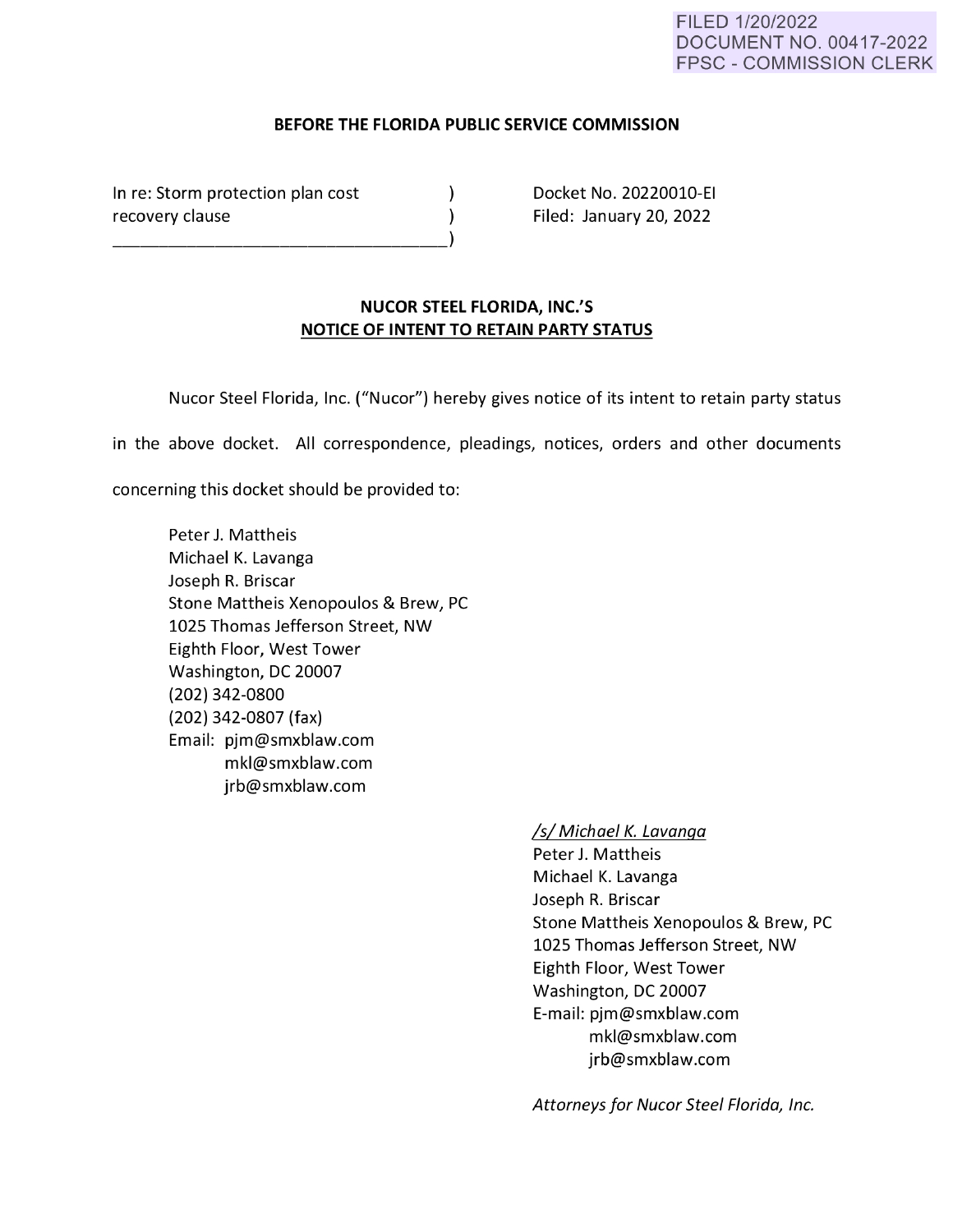### **CERTIFICATE OF SERVICE**

I hereby certify that a true copy of the foregoing Nucor's Notice of Intent to Retain Party

Status has been furnished by electronic mail this  $20<sup>th</sup>$  of January, to the following:

Ausley Law Firm J. Wahlen/M. Means P.O. Box 391 Tallahassee FL 32302 jwahlen@ausley.com mmeans@ausley.com

Duke Energy Matthew R. Bernier/Robert L. Pickels/Stephanie A. Cuello 106 E. College Avenue, Suite 800 Tallahassee FL 32301 FLRegulatoryLegal@duke‐energy.com matthew.bernier@duke‐energy.com robert.pickels@duke‐energy.com stephanie.cuello@duke‐energy.com

Florida Power & Light Company Kenneth A. Hoffman 134 W. Jefferson Street Tallahassee FL 32301‐1859 ken.hoffman@fpl.com

PCS Phosphate ‐ White Springs James W. Brew/Laura Wynn Baker Stone Mattheis Xenopoulos & Brew, PC 1025 Thomas Jefferson St., NW Eighth Floor, West Tower Washington DC 20007 jbrew@smxblaw.com lwb@smxblaw.com

Duke Energy Dianne M. Triplett 299 First Avenue North St. Petersburg FL 33701 Dianne.triplett@duke‐energy.com

Florida Industrial Power Users Group Jon C. Moyle, Jr. c/o Moyle Law Firm 118 North Gadsden Street Tallahassee FL 32301 jmoyle@moylelaw.com mqualls@moylelaw.com

Florida Power & Light Company Christopher T. Wright 700 Universe Boulevard Juno Beach FL 33408‐0420 Christopher.Wright@fpl.com

Tampa Electric Company Ms. Paula Brown Regulatory Affairs P. O. Box 111 Tampa FL 33601‐0111 regdept@tecoenergy.com